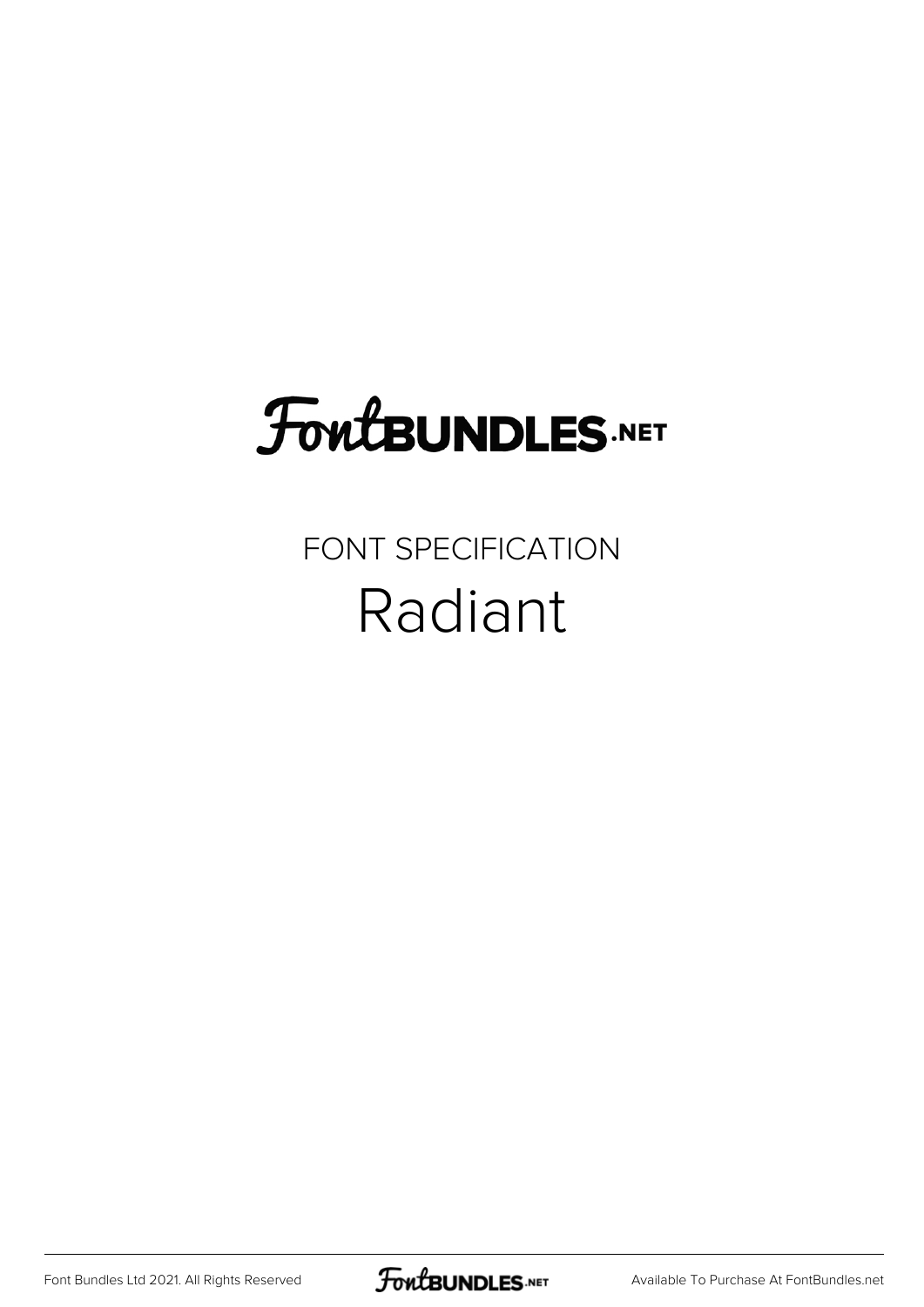## Radiant - Regular

**Uppercase Characters** 

TIP F6HJJR<br>VOPGRSTUVIV

Lowercase Characters

 $a$  b  $c$   $f$   $e$   $g$   $h$   $ij$   $k$   $\ell$   $m$   $n$   $e$   $p$   $q$   $v$   $s$   $\tau$   $w$   $\nu$   $w$   $w$   $y$   $z$ 

**Numbers** 

 $0123456789$ 

Punctuation and Symbols

⊁  $\frac{\%}{\%}$  \left( \cdot \cdot \cdot \cdot \cdot \cdot \cdot \cdot \cdot \cdot \cdot \cdot \cdot \cdot \cdot \cdot \cdot \cdot \cdot \cdot \cdot \cdot \cdot \cdot \cdot \cdot \cdot \cdot \cdot \cdot \cdot \cdot \cdot \cdot  $\mathscr{O}_{\!\!\mathscr{O}}$  $\frac{1}{\delta}$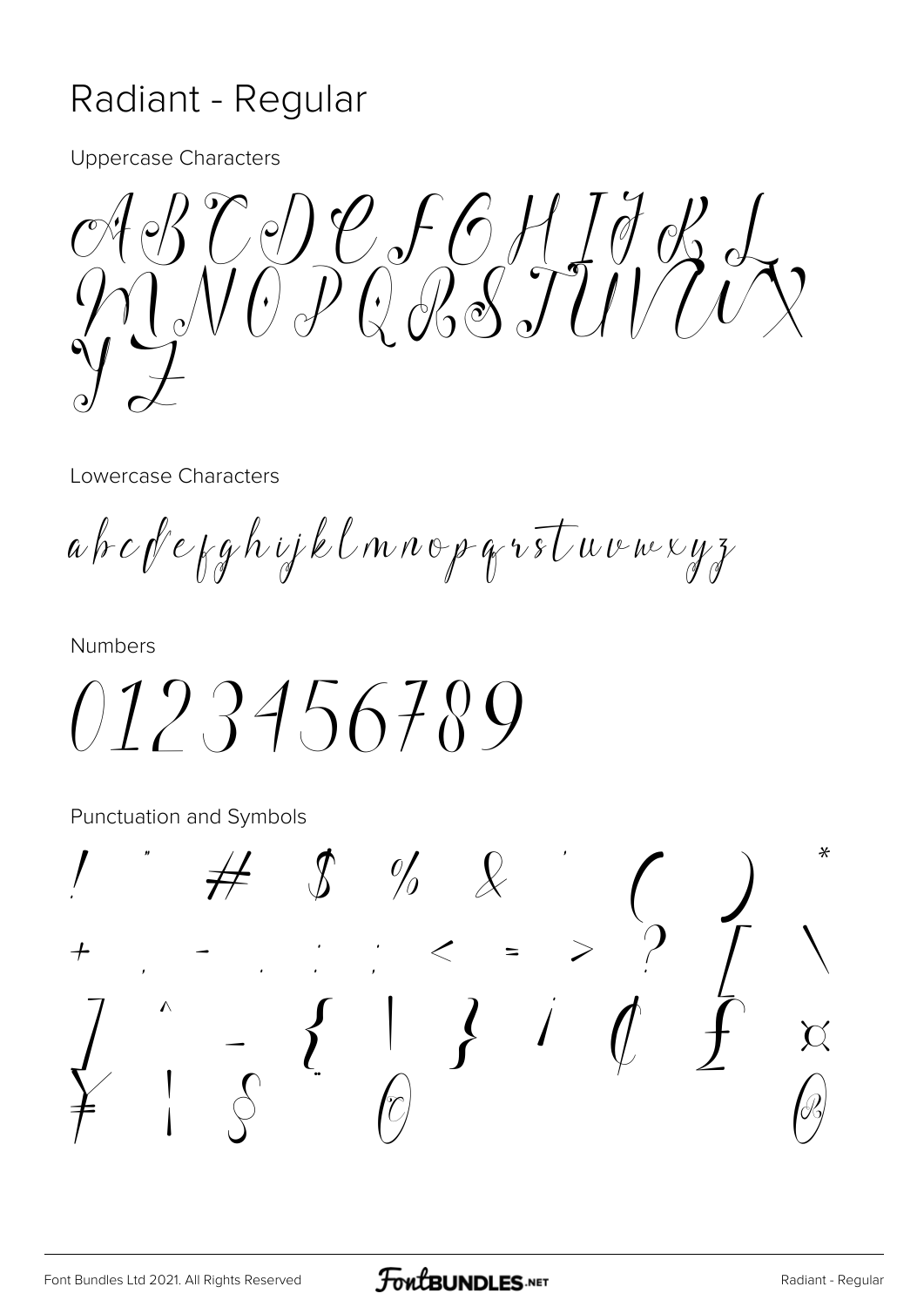All Other Glyphs

 $\pm$ 

 $\vec{c}$  of  $\vec{c}$  of  $\vec{c}$  of  $\vec{c}$  of  $\vec{c}$   $\vec{c}$  $\overline{\varphi} \overline{\varphi} \overline{\varphi} \overline{I} \overline{I} \overline{I} \overline{I} \overline{I}$  $\begin{array}{ccccccccc}\n\hat{C} & \hat{C} & \hat{C} & \hat{C} & \times & \hat{C} & \hat{U} & \hat{U} & \hat{U}\n\end{array}$  $\int \int \int \int$  $\hat{a}$  $\hat{a}$   $\hat{a}$  $\tilde{\ell}$  $\dot{a}$   $\alpha$   $c$   $\dot{e}$   $\dot{e}$   $\dot{e}$   $\ddot{e}$  $\ddot{a}$  $\dot{V}$ 

 $\overline{\phantom{a}}$ 

 $\ddot{\phantom{a}}$ 

 $\overline{\phantom{a}}$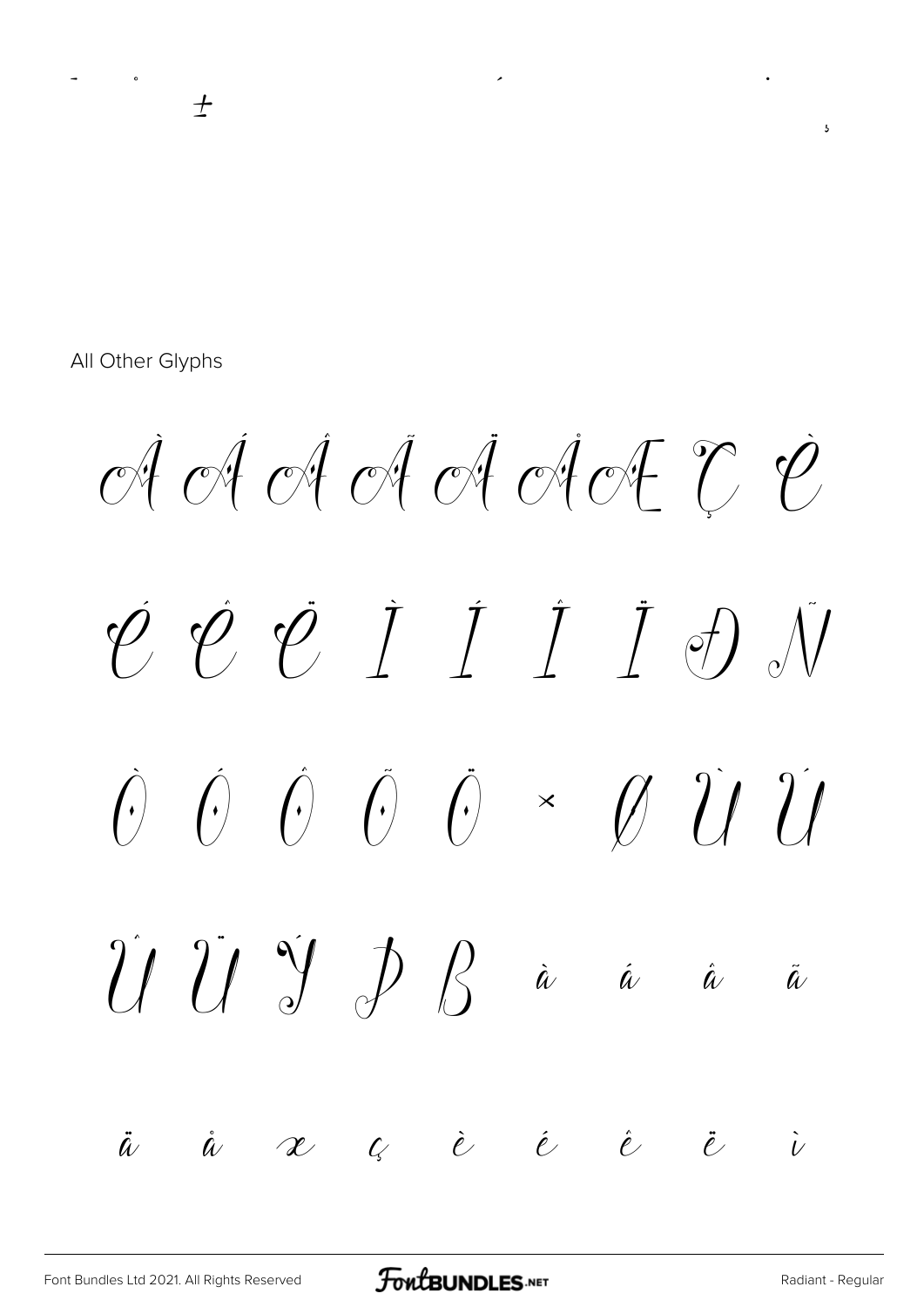$\begin{array}{ccc} \hat{\nu} & \hat{\nu} & \tilde{\nu} & \tilde{\theta} & \tilde{\alpha} & \hat{\theta} & \hat{\theta} & \tilde{\theta} \end{array}$  $\div$  of in in in information is  $\ddot{\theta}$  $\label{eq:2.1} \begin{array}{cccccccccccccc} \mathcal{S}_{\mathcal{S}_{\mathcal{S}}} & \mathcal{S}_{\mathcal{S}_{\mathcal{S}}} & \mathcal{S}_{\mathcal{S}_{\mathcal{S}}} & \mathcal{S}_{\mathcal{S}_{\mathcal{S}}} & \mathcal{S}_{\mathcal{S}_{\mathcal{S}}} & \mathcal{S}_{\mathcal{S}_{\mathcal{S}}} & \mathcal{S}_{\mathcal{S}_{\mathcal{S}}} & \mathcal{S}_{\mathcal{S}_{\mathcal{S}}} & \mathcal{S}_{\mathcal{S}_{\mathcal{S}}} & \mathcal{S}_{\mathcal{S}_{\mathcal{S}}} & \mathcal{S}_{\mathcal{S$  $\ddot{y}$   $v$  $\begin{array}{cccccccccccccc} \bullet & & & \uparrow & & \uparrow & & \bullet & & \bullet & \bullet & & \diamond & \diamond & \diamond & \nearrow & \end{array}$  $J\mathcal{W}$  $f \not f$  $\mathcal{L}$  $-$  /  $\cdot$  $z \leq$